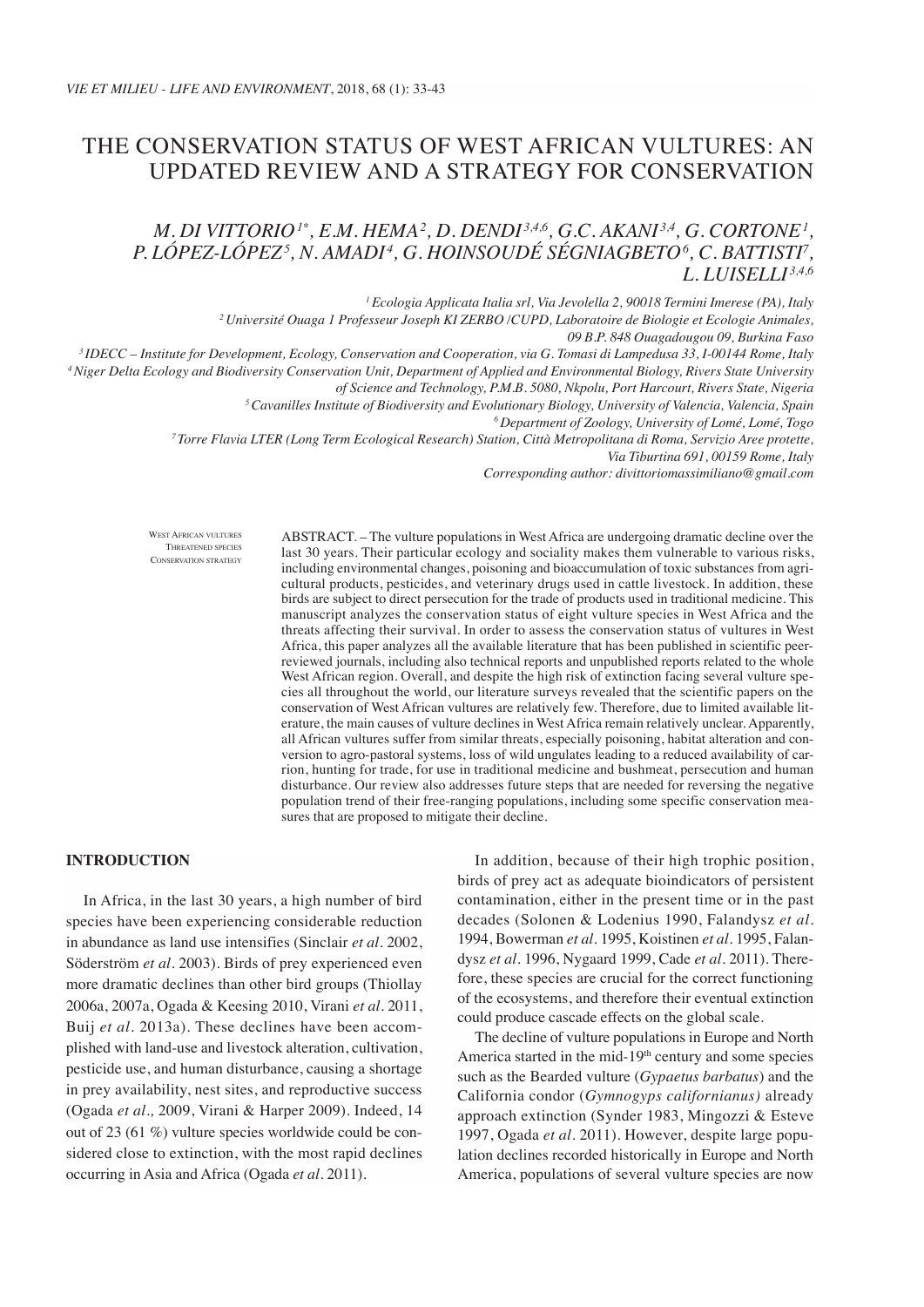increasing or stable (Ogada *et al.* 2011). Vulture population declines have also been reported in the Middle East and in Central and South America (Ogada *et al.* 2011).

Concerning the African continent, the overall picture is worrying. In North Africa, the decline of vulture species has been reported. For instance, in Morocco, two species, Cinereous vulture (*Aegypius monachus*) and Lappet faced vultures (*Torgos tracheliotos*) have been extirpated (Ogada *et al.* 2011). In East Africa, vulture declines of 70 % were recorded over a three-year period in north-central Kenya (Ogada & Keesing 2010).

In West Africa, most of the vulture populations, except the Hooded vulture (*Necrosyrtes monachus*), deeply declined over the last 30 years, especially in the rural areas, where a population loss by an average of 95 % was estimated (Rondeau & Thiollay 2004, Thiollay 2006a, b, 2007b).

The ecology of vultures makes them extremely vulnerable to some threats, especially toxic substances (Houston 1996) because most of them feed on carcasses or waste products, hence being particularly exposed to contaminants. Vultures are also long lived species and occupy high trophic level, and thus these concomitant factors increase their exposure to bioaccumulation, with negative effects on their reproduction and survival (Jenkins 1980, Erry *et al.* 1999, Miller *et al.* 2002, Kenntner *et al.* 2007, Gangoso *et al.* 2009). In addition, another threat responsible of vulture decline is their use for consumption as bushmeat and traditional medicine in West and Southern Africa (Adeola 1992, Verdoorn *et al*. 2004, McKean 2004, Mander *et al.* 2007, Buij *et al.* 2016, Petrozzi 2018).

The aim of this study is to summarize and report the conservation status of West African vultures and to propose potential actions in order to minimize the risk of local extinction of these threatened birds. In particular, (i) we describe the dramatic recent and historic declines of many vulture species in West Africa, and (ii) we investigate the causes of these declines in the different regions of West Africa, focusing on the actions necessary for successful vulture conservation programs.

## **METHODS**

Our study area encompassed 17 West African countries (Fig. 1). In order to assess the conservation status of vultures in West Africa, we reviewed papers published in scientific peer-reviewed journals, technical reports and unpublished reports related to the whole West African region. We analyzed the conservation status of the eight vulture species present in West Africa (Fig. 2) by using the IUCN 2017 Red List (http://www.iucnredlist.org), six of them resident (*i.e.* Palm-nut Vulture *Gypohierax angolensis*, White-backed Vulture *Gyps africanus*, Rueppell's Griffon *Gyps rueppelli*, Hooded Vulture White-headed Vulture *Trigonoceps occipitalis* and Lappet-faced vulture), one migrant and wintering (Egyptian vulture *Neophron percnopterus*) and one, the Eurasian Griffon vulture *Gyps fulvus*, which now occurs in the study region as a wintering species (Di Vittorio *et al.* 2018). For



Fig. 1. – Map of West Africa, showing the 17 countries included in the present review and the number of vulture species for each country. Grey shades indicate the number of vulture species found in each of the studied countries.

*Vie Milieu*, 2018, 68 (1)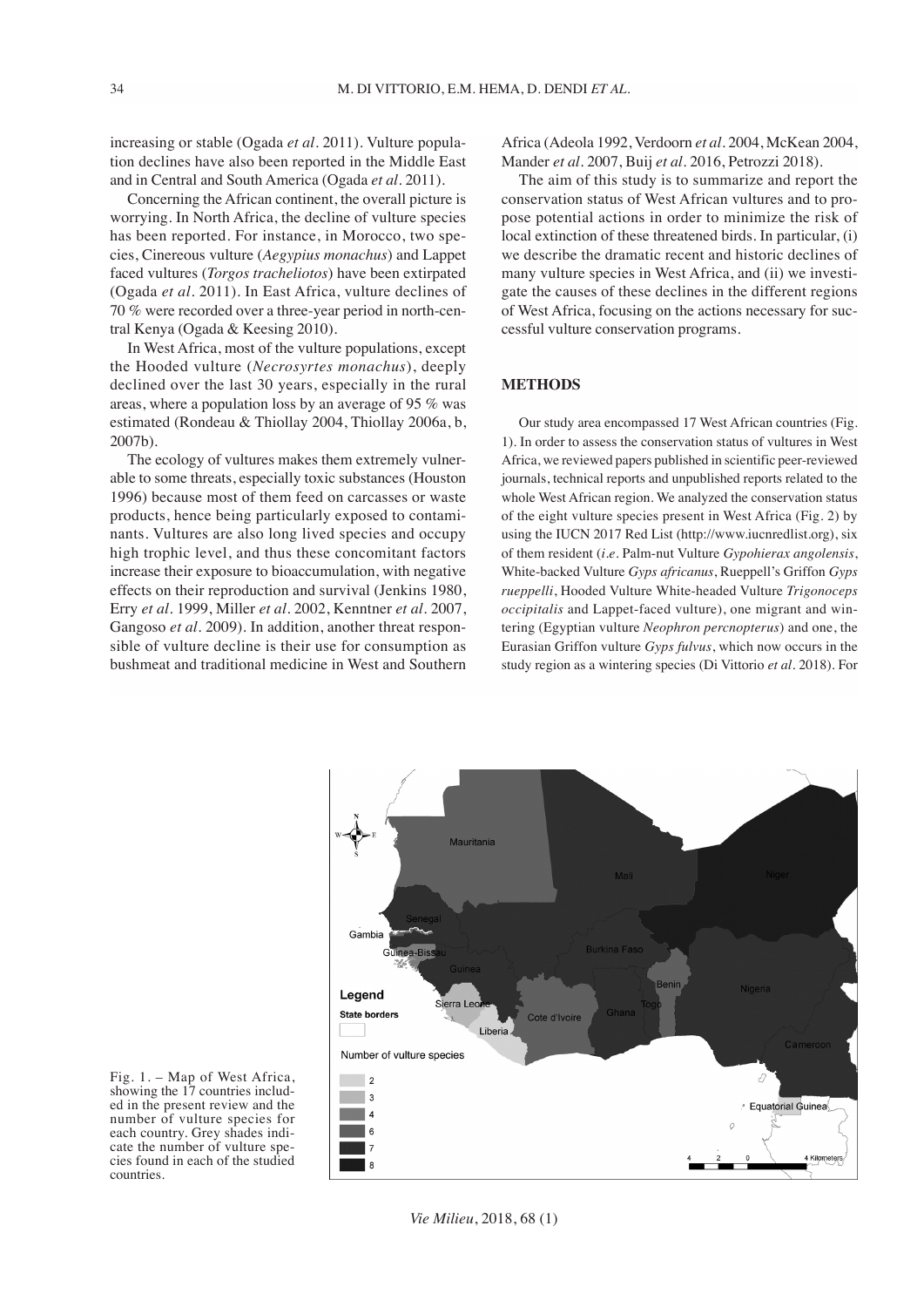

Fig. 2. – Some species of West Africa vultures: 1) Palmnut vulture; 2) White-headed vulture; 3) Egyptian vulture; 4) Hooded vulture; 5) White-backed vulture; 6) Eurasian Griffon vulture (original pictures by Di Vittorio M., Zafarana M., Gioitta N.).

each species, we also report distribution and population trend in West Africa (BirdLife International 2016).

We classified anthropogenic threats using the IUCN standard nomenclature (IUCN-CMP 2012; review in Battisti *et al.* 2006).

#### **RESULTS AND DISCUSSION**

#### *The overall picture*

West African countries are actually inhabited by eight vulture species (Fig. 2), also including the Palm nut vulture, which is not a vulture *sensu stricto* as it also eats plants (*e.g.* the fruits of the oil palm *Elaeis guineensis*) and the Eurasian Griffon vulture, which is, probably, quite regularly present in the region during wintertime (Di Vittorio *et al.* 2018).

Two species, *i.e.* the Palm nut vulture and the hooded vulture, are still widespread, being present in 17 and 15 countries, respectively. The rarest species are the Eurasian Griffon vulture (5 countries) and the Egyptian vulture (8 countries) (Table I). Thus, overall, all the species of West African vulture still have a considerable range over the study region, despite their declining trends (see below).

According to IUCN (2017; Di Vittorio *et al.* 2018), four species are Critically Endangered, two are Endangered and only two are Least Concern (Table I). This would indicate that these birds have a threatened conservation status worldwide. In fact, apart from the Palm-nut vulture (that has a stable population trend) and the Eurasian Griffon vulture (that is increasing in Europe), all other species are suffering for a rapid decline in all West African countries (IUCN 2017, Table I).

By country, Niger hosts all the eight species, followed by Nigeria, Burkina Faso, Cameroon, Ivory Coast, Mauritania, Guinea, Togo and Senegal, which host seven species, while the countries with lower vulture species presence are Sierra Leone (3 species) and Equatorial Guinea, Guinea-Bissau and Liberia (2 species; Table I). Apparently, there is an area effect on the species richness of vultures by country, as some of the most species-rich countries are among the largest countries in the region (*i.e.* Niger and Nigeria) and the lowest species richness is observed in some of the smallest countries (*i.e.* Guinea-Bissau and Sierra Leone; Fig. 1).

# *Vulture in West Africa: a plethora of threats affect their populations*

Due to limited available literature (Anderson 2004), the main causes of vulture declines in West Africa remain relatively unclear (Rondeau & Thiollay 2004, Thiollay 2006a, b, c) or merely analyzed at a general level, with little emphasis on the local scale. Apparently, all African vultures suffer from similar threats, especially poisoning, habitat alteration and conversion to agro-pastoral systems, loss of wild ungulates leading to a reduced availability of carrion, hunting for trade, for use in traditional medicine and bushmeat, persecution and human disturbance (Table II).

Following the IUCN standard nomenclature (IUCN-CMP 2012) these threats could be classified as: (i) poisoning and bioaccumulation (Code IUCN: 9.3 "Agricultural and forestry effluents": *i.e.* pollutants from agricultural, silvicultural, and aquaculture systems that include toxic chemicals, including the bioecological effects of these pollutants on the site where they are applied); (ii) habitat alteration and decline in food availability (Code IUCN 7.3 "Other ecosystem modifications": *i.e.* actions that convert or degrade habitats or biological processes, reducing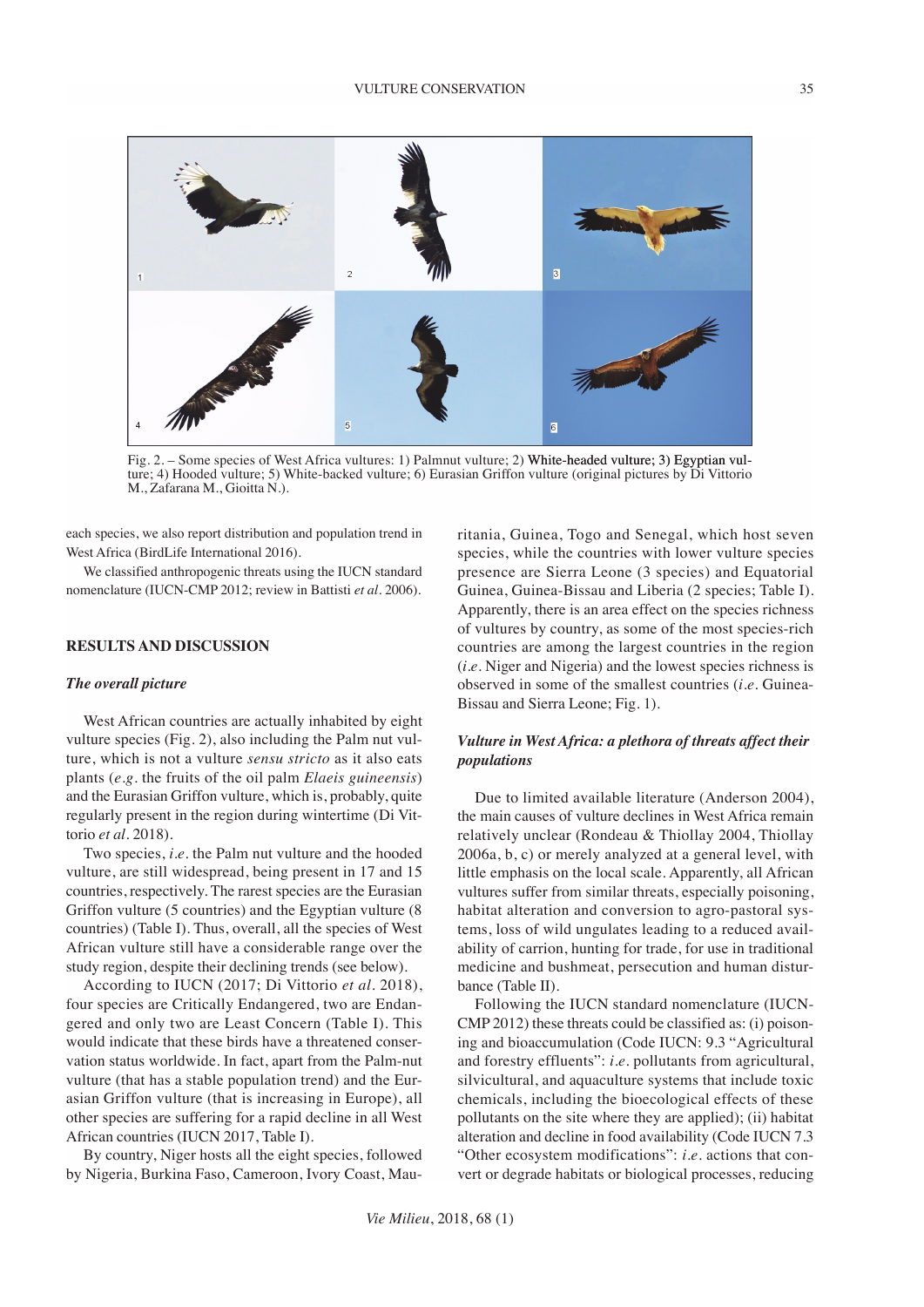| $\overline{\phantom{a}}$<br>I                                                                 | $\overline{\phantom{a}}$<br>l<br>ļ<br>I<br>l<br>l<br>l                                |                                    |
|-----------------------------------------------------------------------------------------------|---------------------------------------------------------------------------------------|------------------------------------|
| l<br>l                                                                                        | ĺ<br>l                                                                                |                                    |
| ֧֧֧֧֧֪֧֪֧֧֧֚֚֚֚֚֚֚֚֚֚֚֚֚֚֚֚֚֡֝֝֝֓֕֝֬֝֓֝֬֝֬֝֟֓֝֬֝֓֝֬֝֬֝֬֝֓֝֬֝֬֝֬֝֬<br>$\overline{\phantom{a}}$ | $\overline{a}$<br>$\overline{\phantom{a}}$<br>l<br>I<br>l<br>$\overline{\phantom{a}}$ |                                    |
| ļ<br>l                                                                                        | l<br>l                                                                                | l<br>l                             |
| l<br>l                                                                                        | l<br>l<br>ļ<br>l                                                                      | l<br>I                             |
|                                                                                               | l<br>l                                                                                | I<br>$\overline{\phantom{a}}$<br>l |
| $\overline{\phantom{a}}$                                                                      | l<br>l                                                                                | l<br>$\overline{\phantom{a}}$      |
|                                                                                               | l<br>I                                                                                | l<br>I<br>ı<br>l                   |

|                             | SE = Senegal; GB = Guinea Bassau; GM = Gambia; SL = Sierra Leone; LI = Liberia |                                    |                                  |          |          |                |               |               |                        |          |          |          |          |          |          |          |          |          |          |          |
|-----------------------------|--------------------------------------------------------------------------------|------------------------------------|----------------------------------|----------|----------|----------------|---------------|---------------|------------------------|----------|----------|----------|----------|----------|----------|----------|----------|----------|----------|----------|
| Common name                 | Scientific name                                                                | Category<br>Red List<br><b>NOM</b> | Population<br>trend              | a⊭       | S        | $\overline{0}$ | $\frac{1}{6}$ | $\frac{1}{z}$ | 9<br>Z                 | MA MT    |          | GU       | .<br>ლ   | P        | ₩        | ₩        | GB       | GM       | ಠ        | ⊐        |
| Palm-nut vulture            | Gypohierax angolensis                                                          | $\overline{C}$                     | Stable                           | $\times$ | ×        | $\times$       | ×             | $\times$      | ×                      | ×        | ×        | $\times$ | $\times$ | $\times$ | ×        | ×        |          | ×        |          | ×        |
| White-backed<br>Vulture     | Gyps africanus                                                                 | Э                                  | Decline<br>$> 90\%$              | $\times$ |          |                |               |               | $\times$               |          | $\times$ | $\times$ |          | $\times$ | ×        |          |          |          | $\times$ |          |
| Eurasian Griffon<br>vulture | Gyps fulvus                                                                    | $\overline{C}$                     | Increase in<br>European<br>range |          |          |                | $\times$      |               | $\times$               |          | ×        |          |          |          |          | ×        |          |          |          |          |
| Rueppel's Griffon           | Gyps rueppelli                                                                 | E                                  | Decline<br>$> 90\%$              | $\times$ | ×        |                | ×             | ×             | ×                      | ×        | ×        | ×        |          | ×        |          | ×        |          | ×        |          |          |
| <b>Hooded Vulture</b>       | Necrosyrtes monachus                                                           | E                                  | Decline<br>83%                   | $\times$ | $\times$ | $\times$       | $\times$      | $\times$      | $\times$               | $\times$ |          | ×        |          | $\times$ | $\times$ | $\times$ | $\times$ | $\times$ | $\times$ | $\times$ |
| White-headed<br>Vulture     | Trigonoceps occipitalis                                                        | E                                  | <b>Decline</b><br>$> 90\%$       | $\times$ | $\times$ | $\times$       | $\times$      | $\times$      |                        | $\times$ | $\times$ | $\times$ |          | $\times$ | $\times$ | $\times$ | $\times$ | ×        |          |          |
| Egyptian vulture            | Neophron percnopterus                                                          | 즚                                  | <b>Decline</b><br>> 50%          | $\times$ | ×        |                | ×             | $\times$      | $\times$               | ×        |          | ×        |          | ×        |          |          |          |          |          |          |
| Lappet-faced<br>vulture     | Torgos tracheliotos                                                            | 즚                                  | Decline<br>80%                   | $\times$ | $\times$ | $\times$       | $\times$      | $\times$      | $\stackrel{*}{\times}$ | $\times$ | $\times$ | $\times$ | $\times$ | $\times$ | $\times$ | $\times$ |          | ×        |          |          |

resource availability); (iii) capture for traditional medicine and bushmeat (Code IUCN 5.1 "Hunting and collecting terrestrial animals", defined as the process of killing or trapping wild animals or animal products for commercial, recreation, subsistence, or cultural purposes, or for control/persecution reasons); (iv) electrocution, considered as mechanism of impact (sensu Balmford *et al*. 2009) derived from threat classified as Code IUCN 4.2 "Utility and service lines; transport of energy and resources"; (v) human disturbance (Code IUCN 6.1 "Recreational activities" (*i.e.* disturbance directly or indirectly induced by people on animals).

#### *Poisoning*

Poisoning could be defined as the intentional or unintentional killing or harming of vultures through consumption of contaminated carcasses or remains (Ogada *et al.* 2011). The use of poison baits for "protecting" livestock from carnivores could kill scavenger species as well as the target victims. It is probably the most widespread reason of vulture poisoning (Bridgeford 2001, Mijel 2009, Ogada *et al.* 2016) because of the facility of finding poison in local markets. For example, in Kenya, carbamate pesticides, as Furadan, often used for poisoned baits, are low-priced, highly effective, and easily accessible (Odino & Ogada 2008a, b). Although similar studies on the effects of pesticides on West African vultures are not available in the scientific literature, there is very easy availability of pesticides in local markets (our unpublished observations), thus it is unlikely that the situation is different from that highlighted in East Africa.

Poisoning and intoxication of vultures by consumption of non-steroidal anti-inflammatory drugs, particularly diclofenac-sodium, could be another cause for a rapid and severe population declines in vulture populations as it happened in Asia (Green *et al.* 2004, 2006, 2007, Oaks *et al.* 2004, Shultz *et al.* 2004, Swan *et al.*  2006, Taggart *et al.* 2007, BirdLife International 2016, Cuthbert *et al.* 2016, Rhys *et al.* 2016). The recent introduction of veterinary practice using some class of drugs, as diclofenac for livestock, and the intensification of pesticides use in farming, can be therefore considered as one of the greatest risks for these species (Ogada *et al.* 2011). The effects of dioxins derivatives and other levels of toxic elements on productivity and population dynamics have already been demonstrated to be impacting raptor populations worldwide (Ratcliffe 1967, 1970, Berger *et al.* 1970, Enderson & Berger 1970, Blus *et al.* 1971, Peakall 1975, Newton 1979, 1988, Peakall & Kiff 1988, Crick 1992, Locke & Thomas 1996, Herzke *et al.* 2002). The degree of exposure to toxic substances depends largely on the amounts transferred via the diet. The prey consumed by vultures collect toxins from the environment, and vultures accumulate them (Roberts & Johnson 1978, Smith & Rongstad 1982, Eisler 1988, Ismail & Roberts 1992, Pascoe *et al.* 1994, Donázar *et al.* 2002).

In general, all vulture species are particularly vulnerable to toxic substances because of their foraging and social behavior (Houston 1996). Indeed, most vultures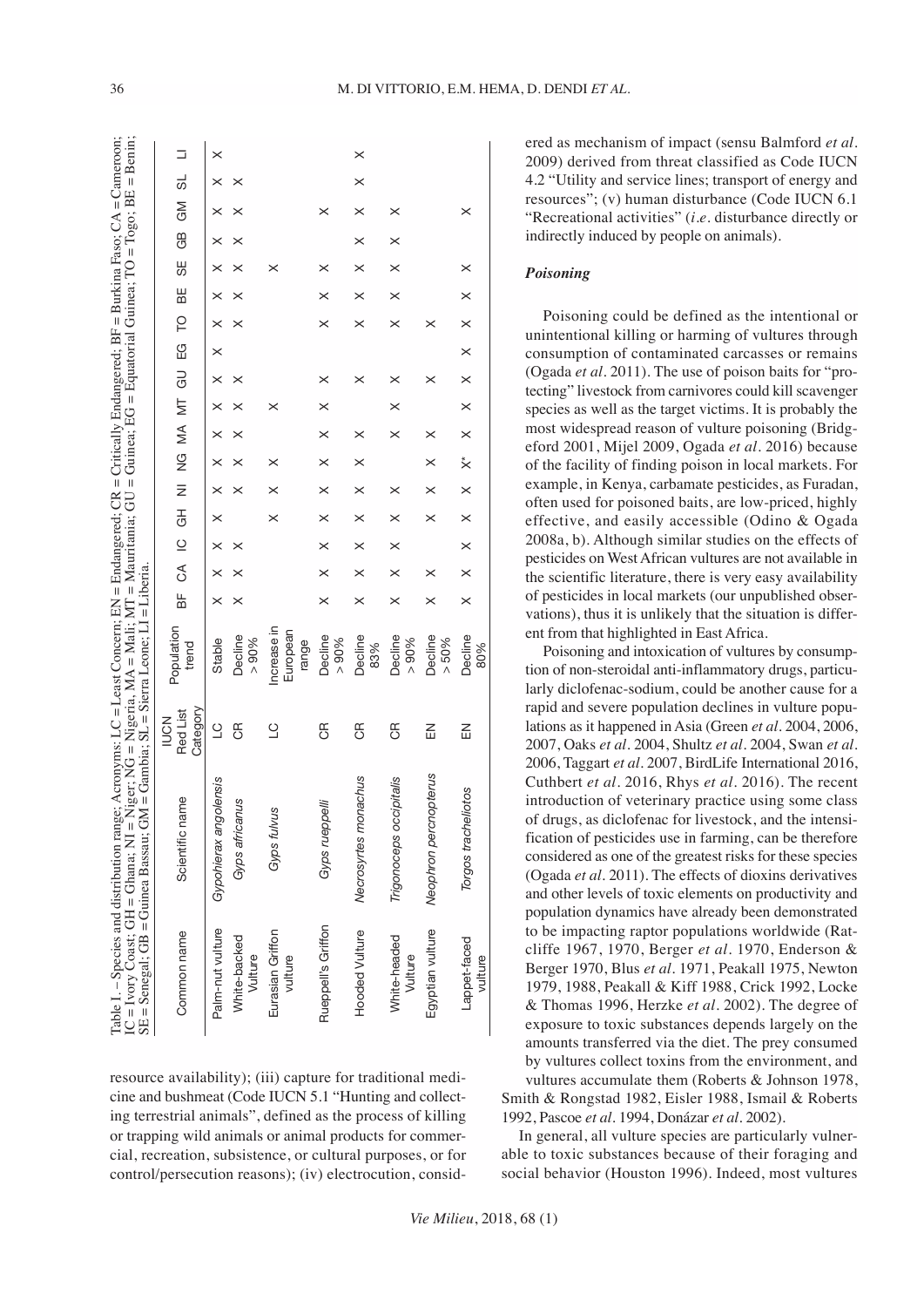Table II. – Threats (based on cited references) of the West Africa vulture species (\* uncertain data). Eurasian Griffon vulture are not inserted due to lack of information for West Africa.

| Species               | Poisoning | Habitat alteration | Decline in food availability | Bioaccumulation (drugs and pesticides) | Capture for traditional medicine and bushmeat | Electrocution | Human disturbance |
|-----------------------|-----------|--------------------|------------------------------|----------------------------------------|-----------------------------------------------|---------------|-------------------|
| Palm-nut vulture      |           | X                  |                              |                                        | X                                             |               |                   |
| White-backed Vulture  | X         | X                  | X                            | X                                      | X                                             | X             | x                 |
| Rueppell's Griffon    | x         | x                  | X                            | x                                      | x                                             |               | x                 |
| <b>Hooded Vulture</b> | X         | x                  | x                            |                                        | X                                             |               |                   |
| White-headed Vulture  | X         | X                  | X                            | x                                      | X                                             |               | x                 |
| Egyptian vulture      | x         | x                  | X                            | x                                      | $x^{\star}$                                   | X             | x                 |
| Lappet-faced vulture  | X         | X                  | X                            | X                                      | X                                             | Χ             | х                 |

are obligate scavengers that eat only dead animals or waste products, and therefore their foraging habits may increase the risk of exposure to contaminants (Gangoso *et al.* 2009). In addition, vultures feed normally in communal groups and thus a large number of individuals can be poisoned at a single carcass.

Interestingly, in some East Africa countries, poisoning events (particularly from the highly toxic pesticide carbofuran) occur primarily outside protected areas. The large body size of vultures, in fact, would need very large individual home ranges, thus forcing these birds to inevitably spend considerable time outside protected areas (Ogada & Keesing 2010, Otieno *et al.* 2010, Kendall & Virani 2012, Murn *et al.* 2016). Therefore, it would be important to focus conservation efforts not only at the level of protected areas, but also outside. However, the protected areas play an important role in the maintenance of raptor populations (Thiollay 2006a, 2007b). Outside protected areas, many raptor species have an unfavorable conservation status, and many populations are decreasing (Ogada *et al.* 2011) with a decline in raptor abundance positively correlated with distance from protected areas (Herremans & Herremans-Tonnoeyr 2000, Thiollay 2007b, BirdLife International 2008). In fact, at least 11 large eagle species and six large vulture species suffered dramatic declines outside protected areas (Thiollay 2006a, b, 2007a, b).

#### *Habitat loss and food resources exploitation*

Habitat loss and degradation due to human population

growth are suspected to be a major cause of the intense declines of large vultures outside protected areas in West Africa (Thiollay 2006a, 2007a). The increase of human population in all countries, land-use change and the resultant exploitation of wildlife as "free resources", which also occurs frequently in protected areas in these regions, deeply influence vulture populations status (Brashares *et al.* 2004, Newmark 2008, Alves *et al.* 2013).

The reduction in food availability, caused by overhunting and/or changes in livestock husbandry, could have major impacts on vulture demography (Houston 1987) and may have greatly provided to large-scale vulture declines in West Africa (Rondeau & Thiollay 2004, Thiollay 2007b).

#### *Trade for bushmeat and traditional medicine*

The trade and use of vulture parts for traditional medicine is another serious threat and has been documented in West and Southern Africa (McKean 2004, Verdoorn *et al.*  2004, Mander *et al.* 2007). Indeed, vultures are used not only for consumption (bushmeat), but many individuals are also hunted and traded to be used in traditional medicine practices (Adeola 1992, Buji *et al.* 2016).

Overall, the impact of the bushmeat trade for West African vultures may be modest compared to other factors (Buij *et al.* 2013a, b, Petrozzi 2018). However, the impact of trade can be non-negligible because vulture populations are already decimated in the wild over very wide regions, especially in the Sahel. The commercial trade of wildlife-based medicinal products is often performed in traditional markets, where many animals, including threatened vultures, are freely sold (Nikolaus 2011a, b). The numbers of vultures traded in West Africa, especially for traditional medicine reasons, probably represented a significant proportion of the regional population (Buji *et al.* 2016). For example, in Nigeria, the Hooded Vulture was the most commonly traded species, with 90 % of all vulture parts traded belonging to the species (Saidu & Buij 2013). Across West and Central Africa, this species is certainly one of the most heavily traded, with an estimated 5,850-8,772 individuals traded over a six-year period in West Africa (Buji *et al.* 2016).

The Palm-nut vulture is another important and valuable species for fetish purposes in West Africa. It is estimated that about 0.2 % of the wild population (at least 356-534 individuals per year) is affected by this trade (Buji *et al.*  2016), although this number is possibly underestimated as it is often consumed in bushmeat hunting camps rather than being transported to markets (Whytock *et al.* 2016). In terms of trade of vultures for fetish market, within West Africa, Benin and Nigeria together accounted for 95 % of the carcasses traded during the period 2008-2013, thus, conservation actions centered in these two countries would therefore have the most significant impact on the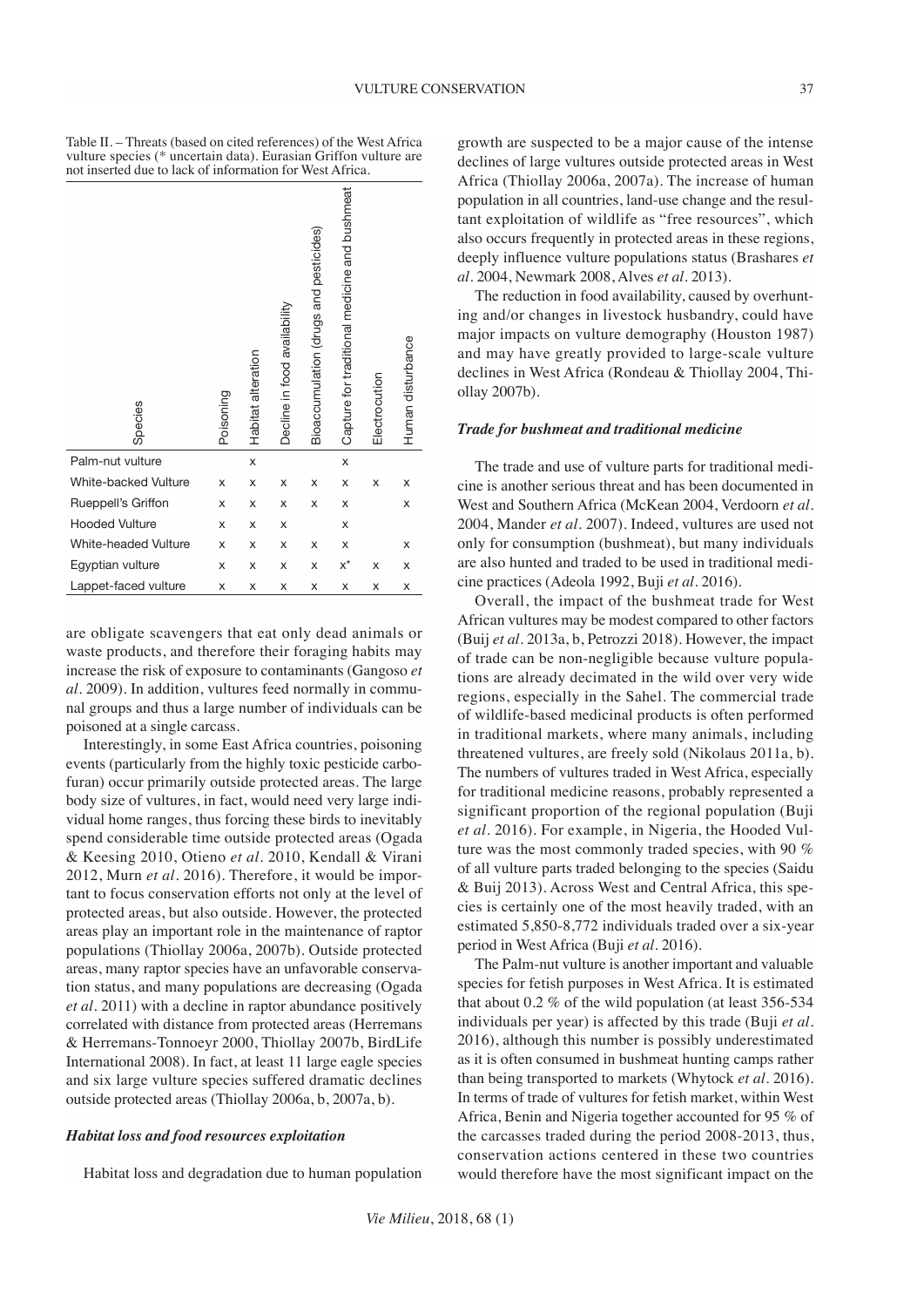cessation of this trade within the wider region (Buij *et al.*  2016).

Direct persecution and intentional killing seem to be a significant cause of mortality for vulture populations including, for instance, Cape griffons in South Africa, Hooded vultures in West Africa, and large vultures in Nigeria (Mingozzi & Esteve 1997, Rondeau & Thiollay 2004, McKean 2004, Nikolaus 2006, Thiollay 2006a, Thiollay *et al.* 2006a, Margalida *et al.* 2008), as well as in the United States, Europe, and North Africa both without specific reasons, as a form of sport (Miller *et al.* 1965, Mingozzi & Esteve 1997, Mundy 2000, Hunt *et al.* 2009). In some instances, the vulture killing is done as a revenge for the suspected killing of newborn lambs, or, as already pointed out, to acquire vulture parts for traditional medicine trade.

## *Effects of threats in West Africa to the global status of vulture species worldwide*

The decline of vultures in West Africa also affects European populations. Indeed, one of the most endangered vulture species breeds in Europe (*i.e.* the Egyptian vulture), and winters in West Africa (Benítez *et al*. 2004, Meyburg *et al.* 2004, García-Ripollé*s et al*. 2010, BSPB 2013). Every year, fewer and fewer individuals come back from Africa to their breeding areas, indicating that a considerable portion of migrating individuals actually die in the African area, including Mali, Mauritania, Niger and Nigeria (EVFAP 2015). To illustrate this, there is the case of an Egyptian vulture tagged with a satellite transmitter in Greece in 2013 and killed by a traditional vulture hunter in Nigeria in 2014 (Nikolov 2014). In Nigeria and Niger, vultures are intensively killed for commercial aims by specialized hunters, even though they are protected by law, and the collected data showed that the losses of vultures (all species) should be expected to be significant (Nikolov 2014).

Considering their specific ecological role, the reduction or absence of vultures from carcasses may impact the scavenger community composition, and, consequently, modify scavenging rates for other species (Ogada *et al.*  2011). Decomposing carcasses are incubators for many pathogens, and animals coming into contact with carcasses in putrefaction could be exposed to infectious agents (Wobeser 2002, Butler *et al.* 2004, Jennelle *et al.* 2009).

In the parts of the world where vultures are functionally extinct, the absence of vultures at carcasses cause a rapid abundance increase of other opportunistic species, as feral dogs or rats (Pain *et al.* 2003, Prakash *et al.* 2003, Selva & Fortuna 2007). These species are well-known disease reservoirs, and this may increases rates of infectious disease transmission to other species, as rabies and bubonic plague (Ogada *et al.* 2011), canine distemper virus, canine parvovirus, and *Leptospira* spp. bacteria, thus seriously increasing the risk also for human health (Mudur 2001).

Lastly, the vulture presence at carcasses maintain community structure, restricting mammalian scavengers at carcasses (Ogada *et al.* 2012a, b). Indeed, the absence of vultures increases carcass decomposition time and the time that mammal scavengers spend at carcasses, and this could facilitate disease transmission (Ogada *et al.*  2012a, b, Moleón *et al.* 2014). In Kenya, in the absence of vultures, carcass decomposition time nearly tripled, and both the number of scavenging mammals and the time they spent at carcasses increased threefold. Further, there was a nearly threefold increase in the number of contacts between mammalian scavengers at carcasses without vultures, suggesting that the demise of vultures could facilitate disease transmission at carcasses (Ogada *et al.* 2012a, b) between other species as hyenas (*Crocuta crocuta, Hyaena hyaena*) and jackals (*Canis mesomelas*), which host a number of pathogens that infect a wide range of other wild and domesticated species (Alexander & Appel 1994, Alexander *et al.* 1994, Harrison *et al.*  2004). In this regard, it should be mentioned that rabies and canine distemper are the two major diseases affecting African carnivores. These diseases may spread through direct contact between infected and susceptible individuals, and carnivores often interact closely at carcasses (Mills 1993, Roelke-Parker *et al.* 1996). Hence, vulture decline may increase the emergence of these serious illnesses, also for endangered species as lions (*Panthera leo*) (Roelke-Parker *et al.* 1996).

#### *Conservation measures*

Despite the severity of the problem, the vast majority of African governments have provided no substantial help for vulture conservation, despite vultures being the most threatened group of birds in the world with  $> 60 \%$  of species listed in the IUCN Red List of Threatened Species (Sekercioglu 2006). This absence of governmental actions is not only caused by fund shortage availability for nature conservation (that is quite a widespread issue in West African institutions) but also by a cultural attitude that minimizes the usefulness of vultures for the natural ecosystems. Thus, a priority measure should be to organize solid awareness campaigns in favor of vultures directly targeted at governmental agencies devoted to conservation and management of nature.

It is also necessary to set conservation actions based on collaboration among scientists, regional governments, donors and the media. Furthermore, the development of citizen science programs, public education and outreach projects would help to effectively conserve vultures through effective and targeted interventions, as restricting or forbidding the use or sale of pesticides that are purported to be less toxic to wildlife (Odino & Ogada 2008a).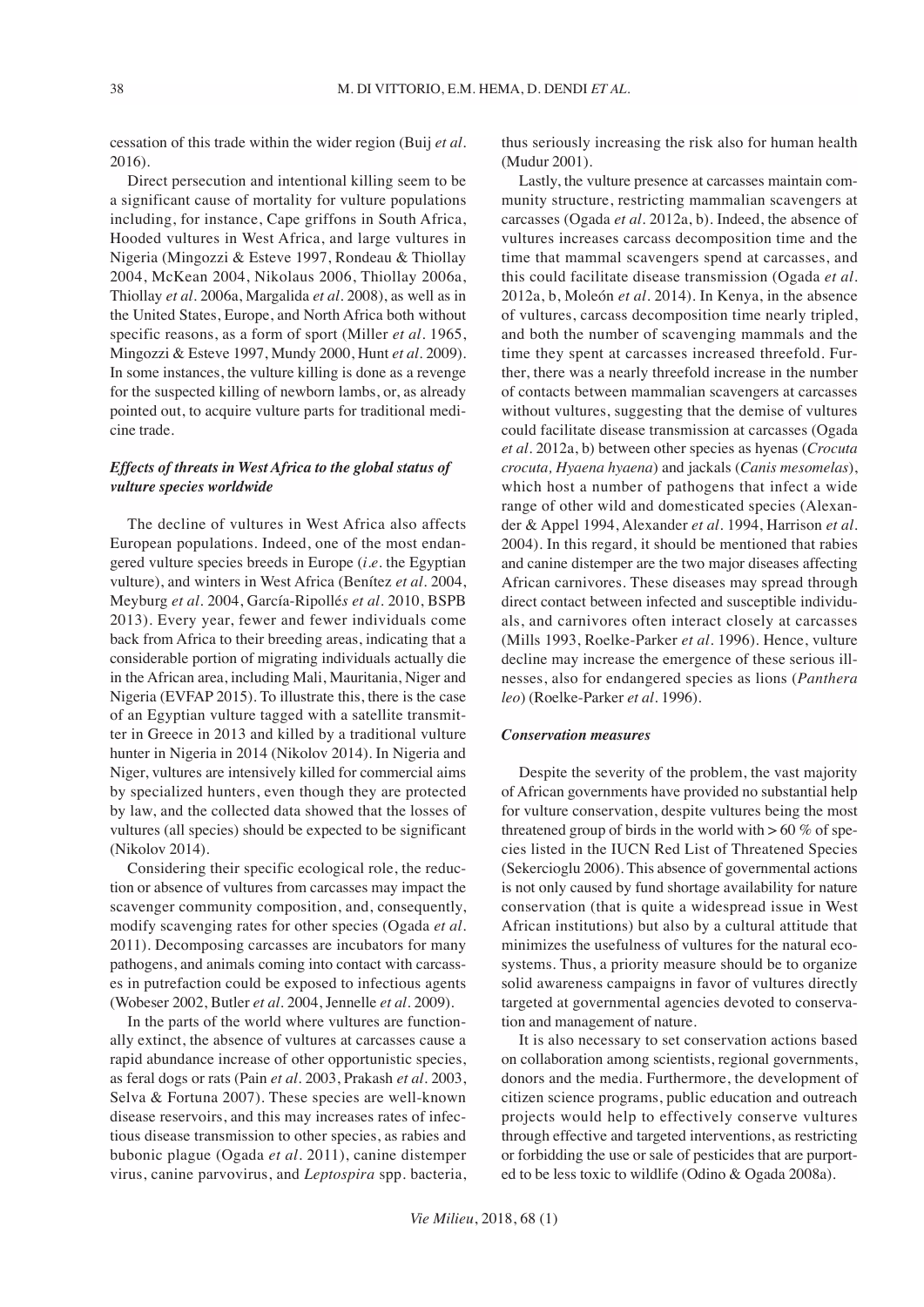VULTURE CONSERVATION 39

In some West African countries, it is necessary to enforce conservation legislation, but also to seek funding and to develop specific projects that take into account the different socioeconomic realities of different states in West Africa, based on the following guidelines:

1) *Assessing population size and mapping extant populations*: experienced researchers could help to detect the occurrence of target species by doing specific field surveys, recording breeding success, environmental information and potential dangers. Moreover, because of the importance of livestock in vulture diet, it would be necessary to carry out a census of farms and of their animals, with an analysis of the distribution of herds and cattle and their mortality ratio. In the areas of higher density, if needed, other significant environmental improvements should be developed, *i.e.* maintaining suitable landscape, creating open spaces in potential foraging areas, and preserve large trees suitable for building nests.

2) *Monitoring vultures with GPS transmitters*: in order to obtain data on behavior, movements and home range of vultures, it would be necessary to mark some of them with GPS transmitters for each species, in every West African countries, by different types of capture methods (Gradev *et al.* 2012, López-López *et al.* 2014). Egyptian vultures marked in Europe (mainly Spain, Greece, France, Bulgaria and Italy) and wintering in West Africa could be monitored in West Africa for obtaining useful information about the frequented areas and improve the analysis on potential risks and death causes.

3) *Development of a management plan for each of the West African vulture species*: this plan is urgently needed, and should contain the guidelines for the management and conservation for each species throughout the study area. The plan should also highlight the potential sources of funding that should be applied for if a given vulture conservation project is implemented.

4) *Identify the most dangerous toxins and poisons to the target species*: the knowledge of the level of contamination is fundamental for long-term conservation of several species, and a spatial explicit approach can be very useful in this issue. Indeed, it would be very helpful to map the areas with higher contamination (current or potential), with important implications not only in terms of conservation but also of public health (*e.g.* action on substances used in agriculture and livestock, etc.). To obtain such useful information about the most dangerous toxins and poisons for target species, biological material (blood, feathers and fecal castings) from wild-caught vultures should be collected. When dead vultures are found, it would be advisable that some samples of the carcass would be taken and analyzed in the laboratory. The same analysis should be repeated for livestock and wild ungulates. In this latter case, the samples should be taken from muscle and liver, taken in slaughterhouses, meat sellers, and in bushmeat markets. Surveying the chemicals and veterinary equipment (pesticides, antibiotics, anti-inflammatories, etc.) used by "big" farmers may also be useful in order to determine (by analyzing the chemical composition) the most used harmful and dangerous products in the region. The following step should be to identify the alternative solutions with non-hazardous products. However, a standardized analysis naming and assessing the regime by scores (duration, frequency, intensity, extension) of each anthropogenic threat is necessary, using recent approaches (Salafsky *et al.* 2003, 2008, review in Battisti *et al.* 2016).

*5) Local population awareness*: it would be advisable to increase local population awareness by organizing meetings with local authorities, explaining vulture conservation problems in order to have their consent and their participation, and for planning meetings in the villages where deaths of vultures were recorded or where the vulture are present in big concentrations. Because the use of pesticides and veterinary dangerous products undoubtedly causes problems also to human health, awareness campaigns can be essential in social terms. Finally, the consistency of the bushmeat and traditional medicine trade issue (the species and number of individuals) should be analyzed by specific surveys, including also the economic implications of the vulture trade.

*6 ) Installation of vulture feeding stations:* vultures feeding stations could be built in strategic areas of every country to improve productivity and survival rate of vultures (Ceballos & Donázar 1990, Meretsky & Mannan 1999, Del Moral & Martí 2002, García-Ripollés & López-López 2011, Monsarrat *et al.* 2013, López-López *et al.* 2014, Lieury *et al.* 2015, Di Vittorio *et al.* 2018). Obviously, an enhanced protection of national parks and protected areas would also help considerably the conservation of these bird species.

#### **REFERENCES**

- Adeola MO 1992. Importance of wild animals and their parts in the culture, religious festivals, and traditional medicine of Nigeria. *Environ Conserv* 19: 125-134.
- Alexander KA, Appel MJG 1994. African wild dogs (*Lycaon pictus*) endangered by a canine distemper epizootic among domestic dogs near the Masai Mara National Reserve, Kenya. *J Wildl Dis* 30: 481-485.
- Alexander KA, Kat PW, Wayne RK, Fuller TK 1994. Serologic survey of selected canine pathogens among free-ranging jackals in Kenya. *J Wildl Dis* 30: 486-491.
- Alves RRN, Rosa IL, Albuquerque UP, Cunningham AB 2013. Medicine from the wild: an overview of the use and trade of animal products in traditional medicines. *In* Alves RRN, Rosa IL Eds, Animals in Traditional Folk Medicine: Implications for Conservation. Springer, Berlin and Heidelberg, Germany: 25-42.
- Anderson MD 2007. Vulture crises in South Asia and West Africa and monitoring, or the lack thereof, in Africa. *Ostrich* 78: 415-416.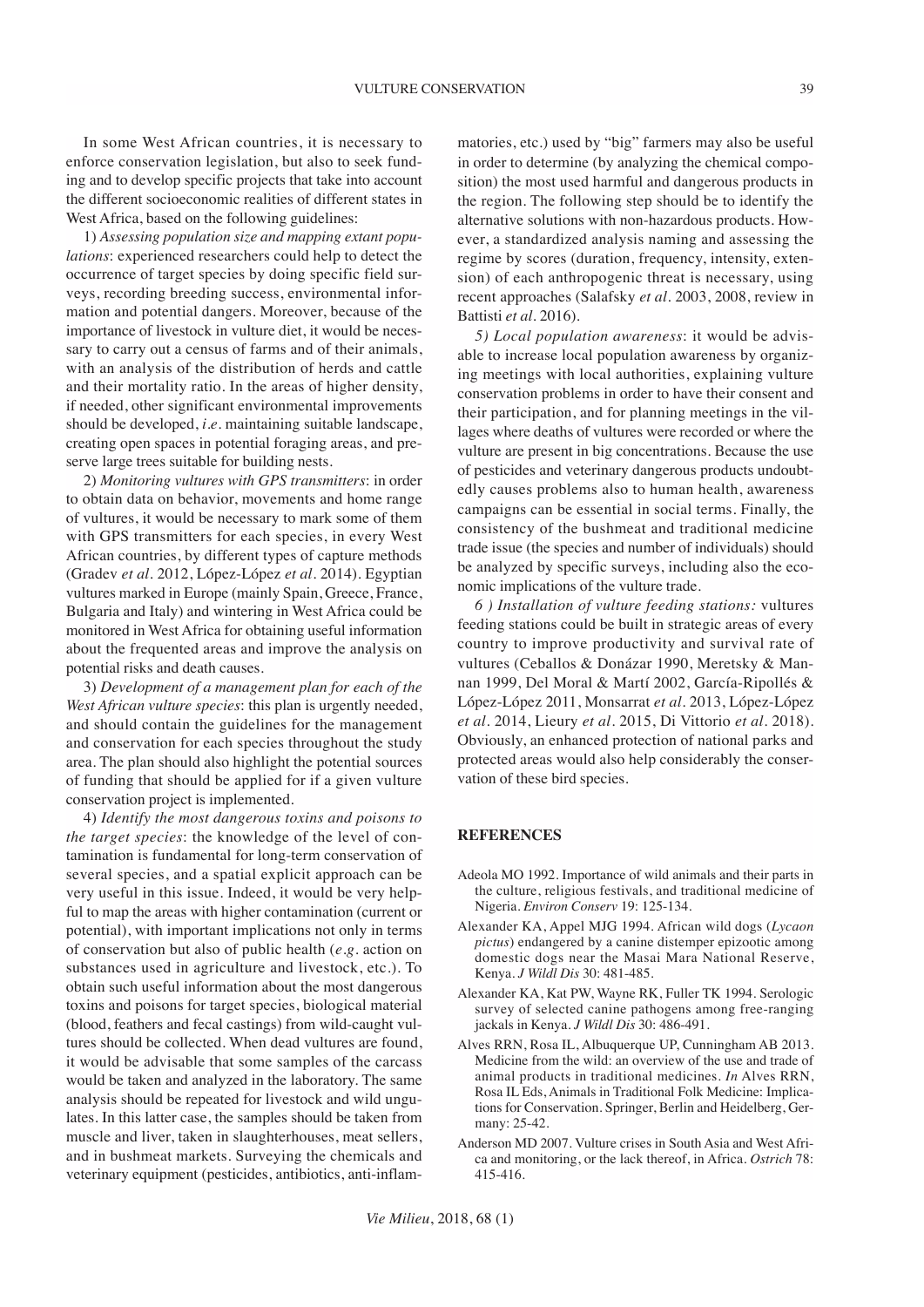- Balmford A, Carey P, Kapos V, Manica A, Rodrigues SL, Scharlemann JPW, Green RE 2009. Capturing the many dimensions of threat – a comment on Salafsky. *Conserv Biol* 23: 482-487.
- Battisti C, Poeta G, Fanelli G 2016. An introduction to Disturbance Ecology. A road map for wildlife management and conservation. Springer, The Netherlands.
- Benítez JR, Donázar JA, De La riva M, Hernández FJ, Ceballos O, Barcell M, Grande JM, Sánchez- Zapata JA 2004. Tras la pista del alimoche en África. *Quercus* 222: 13-18.
- Berger DD, Anderson, DW, Weaver JD, Risebrough RW 1970. Shell thinning in eggs of *Ungava peregrines*. *Can Field Nat* 84: 265-267.
- BirdLife International 2008. Threatened Birds of the World. CD-ROM. Cambridge, UK: BirdLife International.
- BirdLife International 2016. The IUCN Red List of Threatened Species 2016. Available from http://dx.doi.org/10.2305/ IUCN.UK.2016-3.RLTS.T22695238A93498387.
- Blus LJ, Heath RG, Gish CD, Belisle AA, Prouty RM 1971. Eggshell thinning in the brown pelican: implication of DDE. *BioScience* 21: 1213-1215.
- Bowerman WW, Giesy JP, Best DA, Kramer VJ 1995. A review of factors affecting productivity of Bald Eagles in the Great Lakes region: Implications for recovery. *Environ Health Perspect* 103: 51-59.
- Brashares JS, Arcese P, Sam MK, Coppolillo PB, Sinclair AR, Balmford A 2004. Bushmeat hunting, wildlife declines, and fish supply in West Africa. *Science* 306: 1180-1183.
- Bridgeford P. 2001 More vulture deaths in Namibia. *Vulture News* 44: 22-26.
- BSPB 2013. *Neophron* website 2013. Bulgaria Society for Protection of Bird. Available from: http://www.neophron.bspb. org
- Buij R, Croes BM, Gort G, Komdeur J 2013a. The role of breeding range, diet, mobility and body size in associations of raptor communities and land-use in a West African savanna. *Biol Conserv* 166: 231-246.
- Buij R, Kortekaas K, Van Krimpen RRD, Van Wijk R, Van Der Zanden S, De Iongh HH, Heitkeonig IMA, De Snoo GR, Komdeur J 2013b. Breeding performance of the grasshopper buzzard (*Butastur rufipennis*) in a natural and a human-modified West African savanna. *Condor* 115: 47-57.
- Buij R, Nikolaus G, Whytock R, Ingram DJ, Ogada D 2016. Trade of threatened vultures and other raptors for fetish and bushmeat in West and Central Africa. *Oryx* 50: 606-616.
- Butler JRA, du Toit JT, Bingham J 2004. Free-ranging domestic dogs (*Canis familiaris*) as predators and prey in rural Zimbabwe: threats of competition and disease to large wild carnivores. *Biol Conserv* 115: 369-378.
- Cade TJ, Enderson JH, Thelander CG, White CM 1988. Peregrine falcon populations. Their management and recovery. The Peregrine Fund, Boise, ID.
- Ceballos O, Donázar JA 1990. Roost-tree characteristics, food habits and seasonal abundance of roosting Egyptian vultures in northern Spain. *J Raptor Res* 24: 19-25.
- Crick HQP 1992. Organochlorine pesticides and birds of prey in Africa. *Proc VII Pan-Afric Ornithol Cong*: 171-189.
- Cuthbert RJ, Taggart MA, Saini M, Sharma A, Das A, Kulkarni MD, Deori P, Ranade S, Shringarpure RN, Galligan TH, Green RE 2016. Continuing mortality of vultures in India associated with illegal veterinary use of diclofenac and a potential threat from nimesulide. *Oryx* 50: 101-104.
- Del Moral JC, Martí R (Eds) 2002. El Alimoche Común en España y Portugal. (I Censo Coordinado). Año 2000. Monografía n 8. SEo/Birdlife. Madrid, Spain.
- Di Vittorio M, Petrozzi F 2018. Preliminary data on the birds of prey at Mole National Park (Ghana), including the first record of *Gyps fulvus* and a short synopsis of the literature on this species' occurrence in West Africa. *In* Ornithology in West Africa: from Community Ecology to Population Biology. *Vie Milieu* 68(1): 19-23.
- Di Vittorio M, Lòpez-Lòpez P, Cortone G, Luiselli L 2017. The diet of the Egyptian vulture (*Neophron percnopterus*) in Sicily: temporal variation and conservation implications. *Vie Milieu:* 67: 1-8.
- Donázar JA, Blanco G, Hiraldo F, Soto-largo E., Oria J 2002. Effects of forestry and other land-use practices on the conservation of cinereous vultures. *Ecol Appl* 12: 1445-1456.
- Eisler R 1988. Arsenic hazards to Fish, Wildlife and Invertebrates: A Synoptic Review. *US Fish Wildl Serv Biol Rep* 85: 1-12.
- Enderson JH, Berger DD 1970. Pesticides: Eggshell thinning and lowered production of young in prairie falcons. *BioScience* 20: 355-356.
- Erry BV, Macnair MR, Meharg AA, Shore RF, Newton I 1999. Arsenic residues in predatory birds from an area of Britain with naturally and anthropogenically elevated arsenic levels. *Environ Pollut* 106: 91-95.
- EVFAP 2015. The Egyptian Vulture Flyway Action Planning. International Workshop, Sofia, Bulgaria.
- Falandysz J, Yamashita N, Tanabe S, Tatsukawa R, Mizera T, Jacuczun BA 1994. Highly toxic non-ortho-chlorine substituted coplanar PCBs in white-tailed sea Eagles *Haliaeetus albicilla* from Poland. *In* Meyburg BU, Chancellor RD Eds, Raptor Conservation Today. WGBP PICA Press: 725-730.
- Falandysz J, Strandberg L, Kulp SE, Strandberg B, Bergqvist PA, Rappe C 1996. Congener-specific analysis of chloronaphthalenes in white-tailed sea Eagles *Haliaeetus albicilla* breeding in Poland. *Chemosphere* 33: 51-69.
- Gangoso L, Alvarez-Lloret P, Rodriguez-Navarro AAB, Mateo R, Hiraldo F, Donázar JA 2009. Long-term effects of lead poisoning on bone mineralization in vultures exposed to ammunition sources. *Environ Pollut* 157: 569-574.
- García-Ripollés C, López-López P 2011. Integrating effects of supplementary feeding, poisoning, pollutant ingestion and wind farms of two vulture species in Spain using population viability analysis. *J Ornithol* 152: 879-888.
- García-Ripollés C, López-López P, Urios V 2010. First description of migration and wintering of adult Egyptian Vultures *Neophron percnopterus* tracked by GPS satellite telemetry. *Bird Study* 57: 261-265.
- Gradev G, García V, Ivanov I, Zhelev P, Kmetova E 2012. Data from Egyptian vultures *Neophron percnopterus* tagged with GPS/GSM transmitters in Bulgaria. *Acta Zool Bulgar* 4: 141- 146.
- Green RE, Newton I, Shultz S, Cunningham AA, Gilbert G, Pain DJ, Prakash V 2004. Diclofenac poisoning as a cause of vulture population declines across the Indian subcontinent. *J Appl Ecol* 41: 793-800.
- Green RE, Taggart MA, Das D, Pain DJ, Sashi Kumar C, Cunningham AA, Cuthbert R 2006. Collapse of Asian vulture populations: risk of mortality from residues of the veterinary drug diclofenac in carcasses of treated cattle. *J Appl Ecol* 43: 949-956.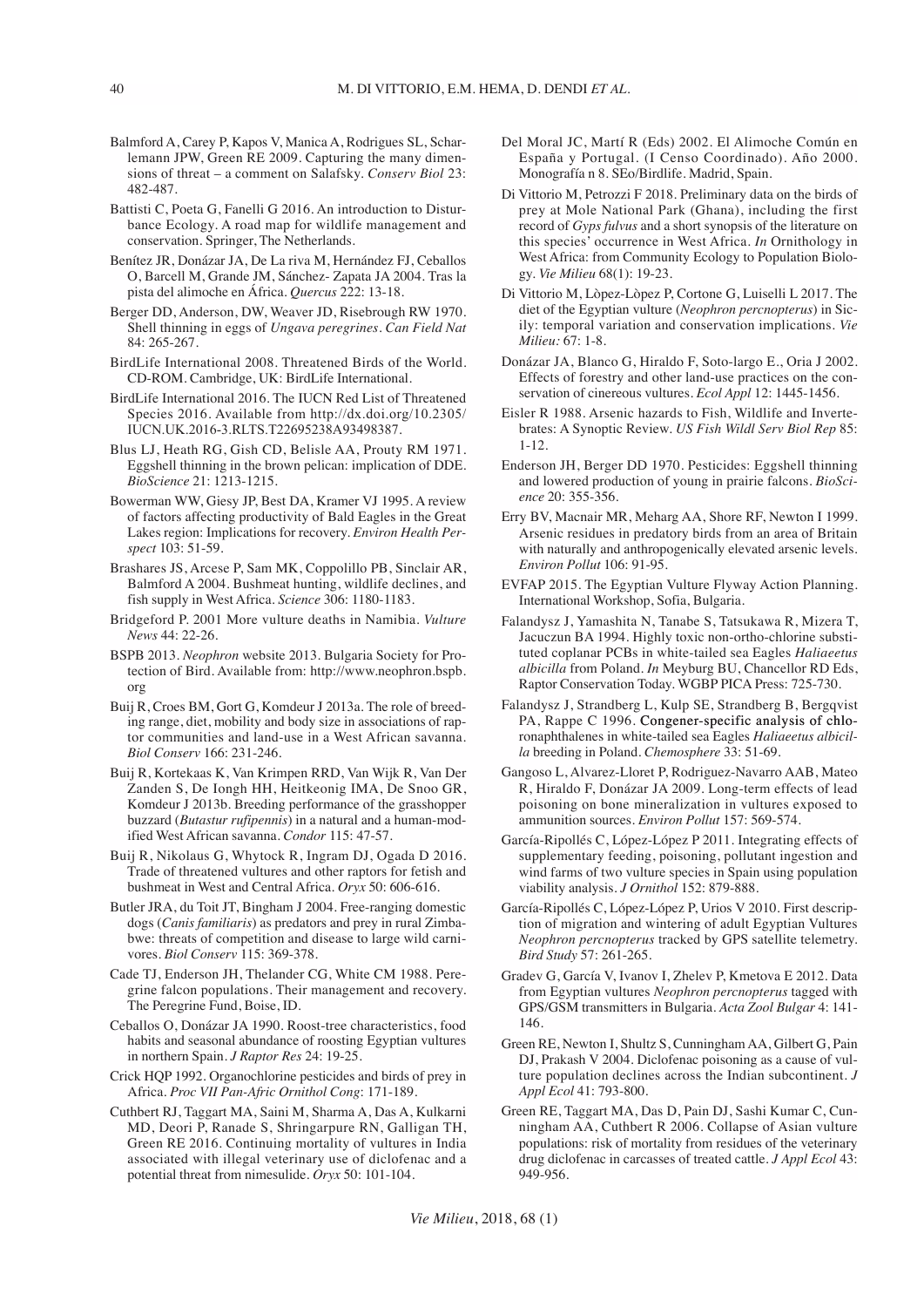- Green RE, Taggart MA, Senacha KR, Raghavan B, Pain DJ, Jhala Y, Cuthbert R 2007. Rate of decline of the Oriental White-Backed vulture population in India estimated from a survey of diclofenac residues in carcasses of ungulates. *PLoS One* 2: e686.
- Harrison TM, Mazet JK, Holekamp KE, Dubovi E, Engh AL, Nelson K, Van Horn RC, Munson L 2004. Antibodies to canine and feline viruses in spotted hyena (*Crocuta crocuta*) in the Masai Mara National Reserve. *J Wildl Dis* 40: 1-10.
- Herremans M, Herremans-Tonnoeyr D 2000. Land use and the conservation status of raptors in Botswana. *Biol Conserv* 94: 31-41.
- Herzke D, Kallenborn R, Nygar T. 2002. Organochlorines in egg samples from Norwegian birds of prey: congener-, isomer- and enantiomer specific considerations. *Sci Total Environ* 291: 59-71.
- Houston DC 1987. The effect of reduced mammal numbers on *Cathartes* vultures in Neotropical forests. *Biol Conserv* 41: 91-98.
- Houston DC 1996. The effect of altered environments on vultures. *In* Bird DM, Varland DE, Negro JJ (Eds.), Raptors in Human Landscapes: Adaptations to Built and Altered Landscapes. London, Academic Press Ltd: 327-335.
- Hunt WG, Parish CN, Orr K, Aguilar RF 2009. Lead poisoning and the reintroduction of the California condor in Northern Arizona. *J Avi Med Surg* 23: 145-150.
- Kendall CJ, Virani MZ 2012. Assessing mortality of African vultures using wing tags and GSM-GPS transmitters. *J Raptor Res* 46: 135-140.
- Kenntner N, Crettenand Y, Funfstuck HJ, Janovsky M, Tataruch F 2007. Lead poisoning and heavy metal exposure of golden eagles (*Aquila chrysaetos*) from the European Alps. *J Ornithol* 148: 173-177.
- Koistinen J, Koivusaari J, Nuuja I, Paasivirta JP 1995. CDEs, PCBs, PCDDs and PCDFs in black guillemots and whitetailed sea Eagles from the Baltic Sea. *Chemosphere* 30: 1671-1684.
- Ismail A, Roberts RD 1992. Arsenic in small mammals. *Environ Technol* 13: 1091-1095.
- IUCN-CMP (2012) IUCN-CMP unified classification of direct threats. version 3.1. http://www.iucn.redlist.org/documents/ June2012\_Guidance\_Threats\_Classification\_Scheme.pdf
- Jenkins DW 1980. Biological Monitoring of Toxic Trace Metals, Vol. 2. Toxic Trace Metals in Plants and Animals of the World (Report No. 600/3-80-00). US Environmental Protection Agency.
- Jennelle CS, Samuel MD, Nolden CA, Berkley EA 2009. Deer carcass decomposition and potential scavenger exposure to chronic wasting disease. *J Wildl Manage* 73: 655-662.
- Lieury N, Gallardo M, Ponchon C, Besnard A, Millon A 2015. Relative contribution of local demography and immigration in the recovery of a geographically-isolated population of the endangered Egyptian vulture. *Biol Conserv* 191: 349-356.
- Locke LN, Thomas NJ 1996. Lead poisoning of waterfowl and raptors. *In* Fairbrother A, Locke LN, Hoff GL Eds, Noninfectious Diseases of Wildlife. Manson, London: 108-117.
- López-López P, García-Ripollés C, Urios V 2014. Food predictability determines space use of endangered vultures: implications for management of supplementary feeding. *Ecol Appl* 24: 939-949.
- Mander M, Diederichs N, Ntuli L, Mavundla K. Williams V, McKean S 2007. Survey of the trade in vultures for the traditional health industry in South Africa. Future Works Report for Ezemvelo KZN Wildlife.
- Margalida AR, Heredia M, Razin M, Hernandez M 2008. Sources of variation in mortality of the Bearded vulture *Gypaetus barbatus* in Europe. *Bird Conserv Int* 18: 1-10.
- McKean S. 2004. Traditional use of vultures: some perspectives. *In* Monadjem A, Anderson MD, Piper SE, Boshoff AF Eds, The Vultures of Southern Africa-Quo Vadis? Proceedings of a workshop on vulture research and conservation in southern Africa. Birds of Prey Working Group. Johannesburg: 214- 219.
- Meretsky VJ, Mannan RW 1999. Supplemental feeding regimes for Egyptian vultures in the Negev Desert, Israel. *J Wildl Manage* 63: 107-115.
- Meyburg B. Gallardo M, Meyburg C, Dimitrova E 2004. Migrations and sojourn in Africa of Egyptian Vultures (*Neophron percnopterus*) tracked by satellite. *Dt Ornithol-Ges* 145: 273- 280.
- Mijel D 2009. Incidences of Poisoning of Vultures and Lions in the Masai Mara National Reserve. Kenya Wildlife Service Masai Mara Veterinary Report. Nairobi, Kenya.
- Miller AH, McMillan I, McMillan E 1965. The current status and welfare of the California Condor. *Natl Audubon Res Rep* 6: 1-61.
- Miller MJR, Wayland ME, Bortolotti GR 2002. Lead exposure and poisoning in diurnal raptors: a global perspective. *In* Yosef R, Miller ML, Pepler D Eds, Raptors in the New Millennium. International Birding & Research Center in Eilat, Eilat: 224-245.
- Mills MGL 1993. Social systems and behaviour of the African wild dog *Lycaon pictus* and the spotted hyaena *Crocuta crocuta* with special reference to rabies. *Onderstepoort J Vet Res* 60: 405-409.
- Mingozzi T, Esteve R 1997. Analysis of a historical extirpation of the Bearded vulture *Gypaetus barbatus* (L.) in the Western Alps (France-Italy): former distribution and causes of extirpation. *Biol Conserv* 79: 155-171.
- Moleón M, Sánchez-Zapata JA, Margalida A, Carrete M, Donázar JA, Owen-Smith N 2014. Humans and scavengers: the evolution of interactions and ecosystem services. *BioScience* 64: 394-403.
- Monsarrat S, Benhamou S, Sarrazin F, Bessa-gomes C, Bouten W, Duriez O 2013. How predictability of feeding patches affects home range and foraging habitat selection in avian social scavengers? *PLoS One* 8: e53077.
- Mudur G 2001. Human anthrax in India may be linked to vulture decline. *Br Med J* 322: 320.
- Mundy PJ 2000. The status of vultures in Africa during the 1990s. *In* Chancellor RD, Meyburg BU Eds, Raptors at Risk. WWGBP/Hancock House. Berlin: 151-164.
- Murn C, Mundy P, Virani MZ, Borello WD, Holloway GJ, Thiollay JM 2016. Using Africa's protected area network to estimate the global population of a threatened and declining species: a case study of the Critically Endangered White-headed Vulture *Trigonoceps occipitalis. Ecol Evol* 6: 1092-1103.
- Newmark WD 2008. Isolation of African protected areas. *Front Ecol Environ* 6: 321-328.
- Newton I 1979. Population Ecology of Raptors, Poyser AD.
- Newton I 1988. Determination of critical pollutant levels in wild populations, with examples from organochlorine insecticides in birds of prey. *Environ Pollut* 55: 29-40.
- Nikolaus G 2006. Where have the African vultures gone? *Vulture News* 55: 65-76.
- Nikolaus G 2011a. Bird exploitation for traditional medicine in Nigeria. *Malimbus* 23: 45-55.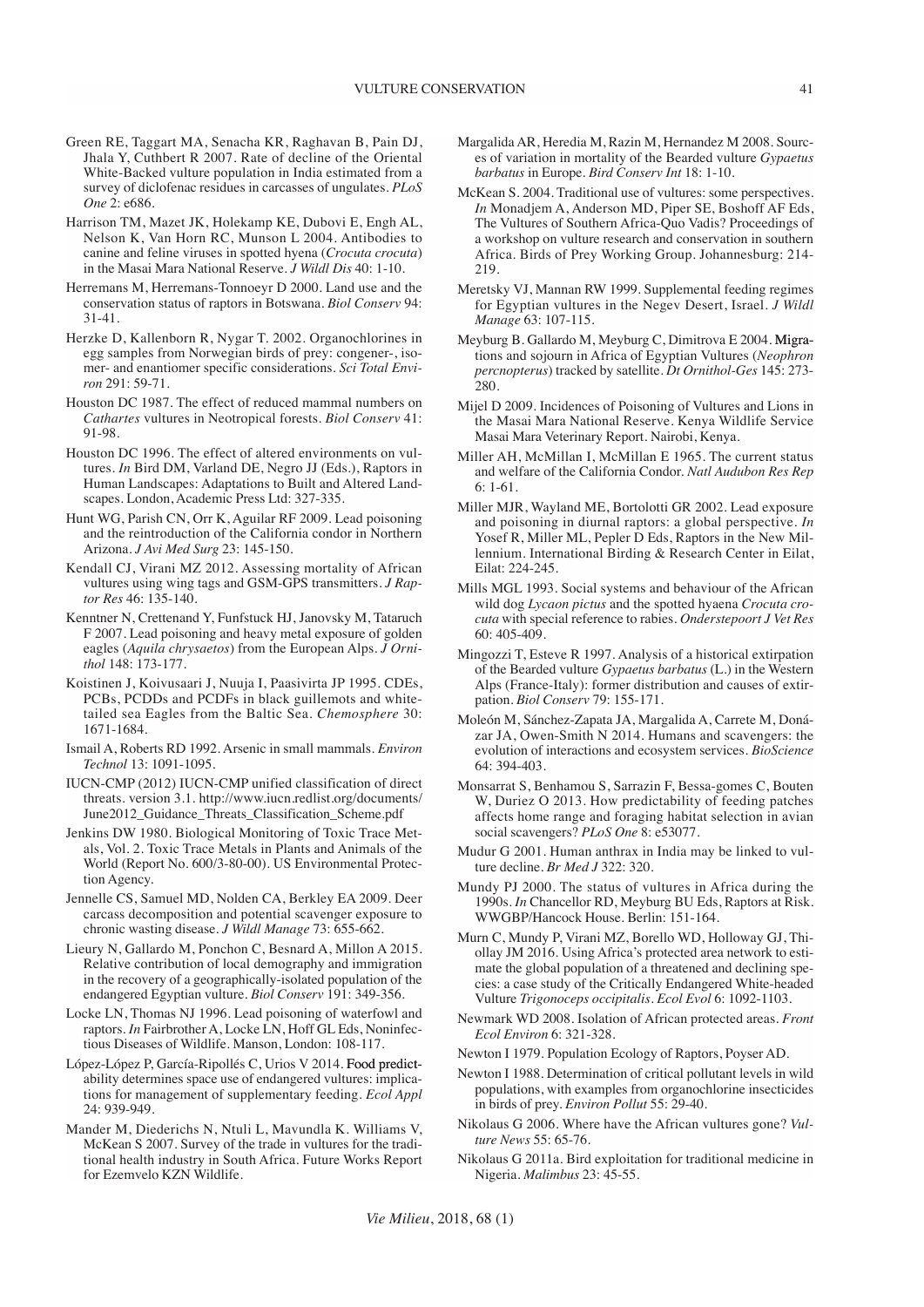- Nikolaus G 2011b. The fetish culture in West Africa: an ancient tradition as a threat to endangered bird life? *In* Schuchmann KL Ed, Tropical Vertebrates in a Changing World. Zoologisches Forschungsmuseum Alexander Koenig, Bonn, Germany: 145-150.
- Nikolov S 2014. Report LIFE +Project, The return of the Neophron, LIFE10 NAT/BG/000152. Paschalis case, Integrated report (VER. 140604).
- Nygaard T 1999. Long term trends in pollutant levels and shell thickness in eggs of Merlin in Norway, in relation to its migration pattern and numbers. *Ecotoxicology* 8: 23-31.
- Oaks JL, Gilbert M, Virani MZ, Watson RT, Meteyer CU, Rideout BA, Shivaprasad HL, Ahmed S, Chaudhry MJI, Arshad M., Mahmood S., Ali A, Khan AA 2004. Diclofenac residues as the cause of vulture population decline in Pakistan. *Nature* 427: 630-633.
- Odino M, Ogada DL 2008a. Furadan use in Kenya and its impacts on birds and other wildlife: a survey of the regulatory agency, distributors, and end-users of this highly toxic pesticide. Report to the Bird Committee of Nature Kenya 17.
- Odino M, Ogada DL 2008b. Furadan use in Kenya: a survey of the distributors and end-users of toxic Carbofuran (Furadan) in pastoralist and rice growing areas. Report to Kenya Wildlife Trust: 19.
- Ogada DL, Kibuthu PM 2009. Conserving mackinder's Eagle Owls in farmlands of Kenya: assessing the influence of pesticide use, tourism and local knowledge of owl habits in protecting a culturally loathed species. *Environ Conserv* 35: 252-260.
- Ogada DL, Keesing F 2010. Decline of raptors over a three-year period in Laikipia, central Kenya. *J Raptor Res* 44: 129-135.
- Ogada DL, Keesing F, Virani MZ 2012a. Dropping dead: causes and consequences of vulture population declines worldwide. *Ann New York Acad Sci* 1249: 57-71.
- Ogada DL, Torchin ME, Kinnaird MF, Ezenwa VO 2012b. Effects of vulture declines on facultative scavengers and potential implications for mammalian disease transmission. *Conserv Biol* 26: 453-460.
- Ogada D, Shaw P, Beyers RL, Buij R, Murn C, Thiollay JM, Beale CM, Holdo RM, Pomeroy D, Baker N, Krüger SC, Botha A, Virani MZ, Monadjem A, Sinclair ARE 2016. Another continental vulture crisis: Africa's vultures collapsing toward extinction. *Conserv Lett* 9: 89-97.
- Otieno PO, Lalah JO, Virani M, Jondiko IO, Schramm, KW 2010. Soil andwater contamination with carbofuran residues in agricultural farmlands in Kenya following the application of the technical formulation Furadan. *J Environ Sci Health B* 45: 137-144.
- Pain DJ, Cunningham AA, Donald PF, Duckworth JW, Houston DC, Katzner T, Parry-Jones J, Poole C, Prakash V, Round P, Timmins R 2003. Causes and effects of temporospatial declines of *Gyps* vultures in Asia. *Conserv Biol* 17: 661-671.
- Pascoe GA, Blanchet RJ, Linder G. 1994. Bioavailability of metals and arsenic to small mammals at a mining waste- contaminated wetland. *Arch Environ Contam Toxicol* 27: 44-50.
- Prakash V, Pain DJ. Cunningham AA, Donald PF, Prakash N, Verma A, Gargi R, Sivakumar S, Rahmani AR. 2003. Catastrophic collapse of Indian white-backed *Gyps bengalensis*  and long-billed *Gyps indicus* vulture populations. *Biol Conserv* 109: 381-390.
- Peakall DB 1975. PCBs and their environmental effects. *CRC Crit Rev Environ Contr:* 469-508.
- Peakall DB, Kiff LF. 1988. DDE contamination in peregrines and American kestrels and its effect on reproduction. *In* Cade TJ, Enderson JH, Thelander CG, White CM (Eds), Peregrine Falcon Populations. Their Management and Recovery. Boise: The Peregrine Fund: 337-350.
- Petrozzi F 2018. Bird bushmeat and fetish trade in West Africa: a review. *In* Ornithology in West Africa: from Community Ecology to Population Biology. *Vie Milieu* 68(1): 51-64.
- Ratcliffe DA 1967. Decrease in eggshell weight in certain birds of prey. *Nature* 215: 208-210.
- Ratcliffe DA 1970. Changes attributable to pesticides in egg breaking frequency and eggshell thickness in some British birds. *J Appl Ecol* 7: 67-115.
- Rhys E, Green, RE, Donázar JA, Sánchez-Zapata JA, Margalida A, Votier,  $S$  2016. Potential threat to Eurasian griffon vultures in Spain from veterinary use of the drug diclofenac. *J Appl Ecol* 53: 993-1003.
- Roberts RD, Johnson MS 1978. Dispersal of heavy metals from abandoned mine workings and their transference through terrestrial food chains. *Environ Pollut* 16: 293-310.
- Roelke-Parker ME, Munson L, Packer C, Kock R, Cleaveland S, Carpenter M, O'Brien SJ, Pospischil A, Hofmann-Lehmann R, Lutz H, Mwamengele GL, Mgasa MN, Machange GA, Summers BA, Appel MJ 1996. A canine distemper outbreak in Serengeti lions (*Panthera leo*). *Nature* 379: 441- 445.
- Rondeau G, Thiollay JM 2004. West African vulture decline. *Vulture News* 51: 13-33.
- Saidu Y, Buij R 2013. Traditional medicine trade in vulture parts in northern Nigeria. *Vulture News* 65: 4-14.
- Salafsky N, Salzer D, Ervin J, Boucher T, Ostlie W 2003. Conventions for defining, naming, measuring, combining, and mapping threats in conservation. An initial proposal for a standard system. Conservation Measures Partnership, Washington, DC (www.fosonline.org/images/ Documents/Conventions for Threats in Conservation.pdf).
- Salafsky N, Salzer N, Stattersfield AJ, Hilton-Taylor C, Neugarten R, Butchart SHM, Collen B, Cox N, Master LL, O'Connor S, Wilkie D 2008. A standard lexicon for biodiversity conservation: unified classifications of threats and actions. *Conserv Biol* 22: 897-891.
- Sekercioglu CH 2006. Increasing awareness of avian ecological function. *Trends Ecol Evol* 21: 464-471.
- Selva N, Fortuna MA 2007. The nested structure of a scavenger community. *Proc R Soc Lond* 274: 1101-1108.
- Shultz S, Baral HS, Charman S, Cunningham AA, Das D, Ghalsasi GR, Goudar MS, Green RE, Jones A, Nighot P, Pain DJ, Prakash V 2004. Diclofenac poisoning is widespread in declining vulture populations across the Indian subcontinent. *Proc R Soc Lond* 271: 458-460.
- Sinclair ARE, Mduma SAR, Arcese P 2002. Protected areas as biodiversity benchmarks for human impact: agriculture and the Serengeti avifauna. *Proc R Soc Lond* 269: 2401-2405.
- Smith GJ, Rongstad OJ 1982. Small mammal heavy metal concentrations from mined and control sites. *Environ Pollut* 8: 121-134.
- Söderström B, Kiema S, Reid RS 2003. Intensified agricultural land use and bird conservation in Burkina Faso. *Agric Ecosyst Environ* 99: 113-124.
- Solonen T, Lodenius M 1990. Feathers of birds of prey as indicators of mercury contamination in southern Finland. *Holoarct Ecol* 13: 229-237.
- Synder NFR 1983. California condor reproduction, past and present. *Bird Conserv* 1: 67-86.